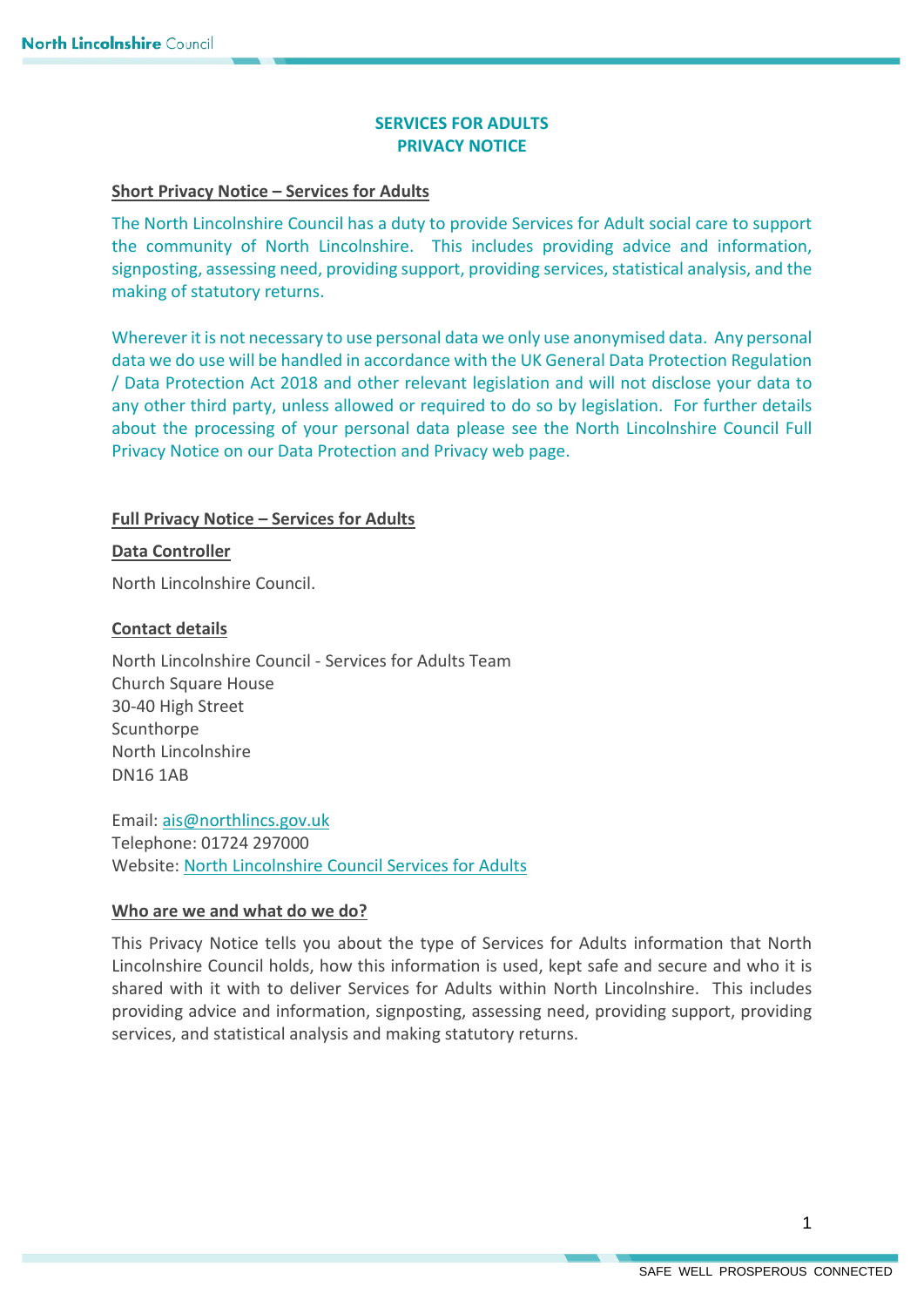Services for Adults is made up of a number of sections, as follows:

- Three Integrated Locality network teams and a Family Carers team where professionals adopt a multi-disciplinary approach to ensure that the wellbeing, health, and social care needs of people living in North Lincolnshire are appropriately met.
- The Home First team that delivers a service of personal care through rehabilitation and reablement to meet the needs of service users.
- The Hospital Social Work and Access Team that is the first point of contact for requests for social care services and attendant assessments to assess eligibility for community care services.
- The Provider Development Service that provides services including quality assurance and performance monitoring of social care providers in North Lincolnshire.
- The Local Safeguarding Adults Board (LSAB) that ensures the effective co-ordination of services to safeguard and promote the welfare of adults within North Lincolnshire who may be at risk of abuse or harm.
- The Mental Health and Disability Team provides services to protect adults at risk or potentially at risk from harm and abuse. The Complex Disability Team provides assessment, support and review for people aged 18-64 with a complex learning or physical disability. The Mental Health Social Work Team offers a service to people aged 18-64 who experience mental ill health and carries out assessments.
- The Community Wellbeing Team supports individuals and organisations within the community with the aim of building stronger communities.

# **The purpose of this notice**

The purpose of this notice is to inform you about the type of Services for Adults personal information that we hold, how we use this information, how we keep it safe and secure and who we share it with.

# **What do we mean by personal confidential data?**

Personal data relates to living persons and is information that can be used to identify an individual such as name, date of birth, address, or postcode. It should be noted that whilst data relating to a deceased individual is not considered personal data under the UK GDPR / Data Protection Act 2018 the duty of confidentiality must still be considered.

# **What data do we have?**

We currently collect and process the following personal data:

- Personal information including name, date of birth and address
- Personal circumstances to enable assessment of eligibility for services
- Personal referees
- Financial information
- Employment and education details
- NHS number and Social Care ID number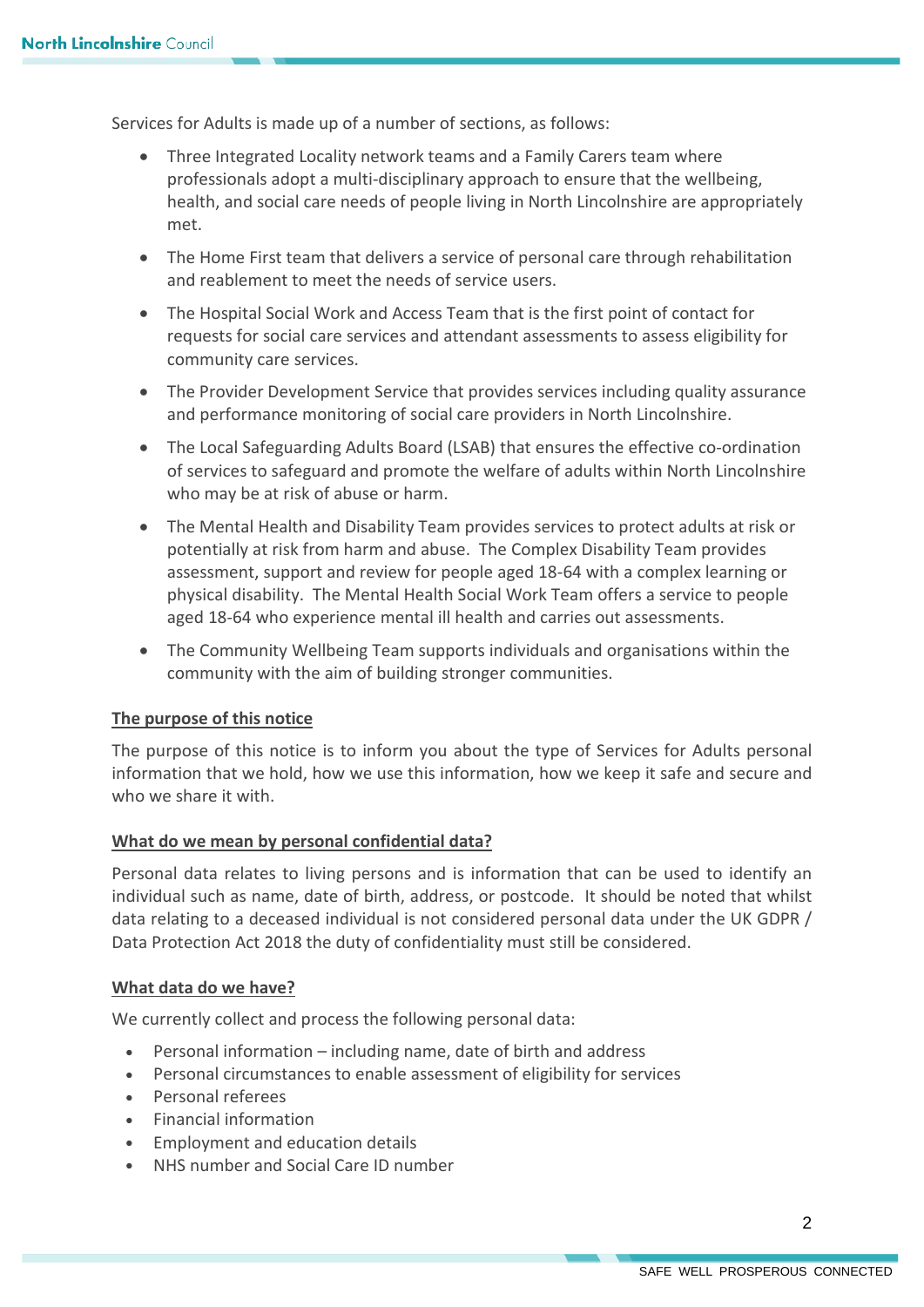- Visual images
- Hazards and risk information about the individual or their household

We currently collect and process the following special category personal data:

- Characteristics including ethnicity, language, and religion
- Care needs including physical and/or mental health details, social care assessed needs and support outcomes
- Sexual life or sexual orientation

We may also collect criminal offence information including criminal proceedings, outcomes, and sentences.

#### **What do we do with the data we have?**

We use the data to help us to:

- Provide information and advice
- Carry out an assessment of current needs and how best to meet them
- To provide care and support
- To promote well-being
- To work with partners to ensure the most appropriate services are provided
- Ensure compliance with safeguarding adult policies and procedures
- Investigate concerns or complaints about care
- Review the quality of care provided
- Research and analysis to plan and commission services
- Produce reports and statistics
- Completion of statutory government returns for health and social care

Whenever possible we will use anonymised data for service planning, reports, and statistics.

#### **Who do we share your data with?**

We may share personal information with organisations, including:

- Council teams to provide services required
- Healthcare and welfare professionals, and partner organisations
- Service providers to deliver care
- Voluntary Agencies
- Housing providers
- Prepaid card providers and other payment services
- Police to protect vulnerable individuals
- Local Government Ombudsman to investigate complaints and other regulatory bodies
- Courts and Tribunals
- Legal Representatives
- Expert Witnesses
- Home Office
- UK Border Agency
- Ofsted
- Trade Unions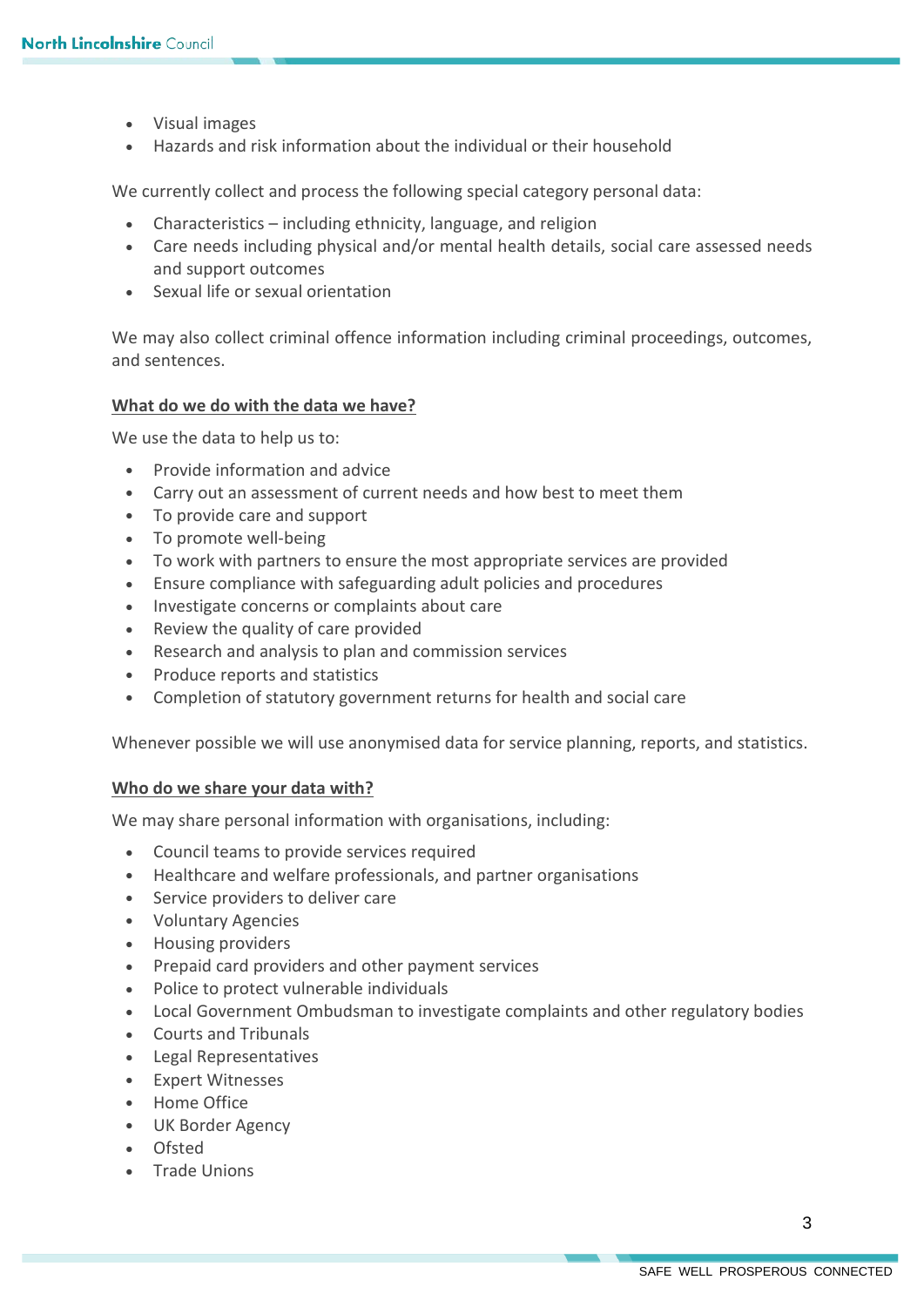• Other Professional Bodies – E.g., Care Quality Commission (CQC), Health and Care Professions Council (HCPC), Office of Public Guardian (OPG), Crown Prosecution Service (CPS), HM Revenue and Customs (HMRC), Independent Best Interest Assessors, Department of Heath and Social Care (DHSC) and the Department of Work and Pensions (DWP).

North Lincolnshire Council also links in with the Yorkshire & Humber Care Record (shared care record) to enhance our service to you. The Yorkshire & Humber Care Record is a shared system that allows specific health and social care staff within the Yorkshire & Humber Health and Social Care community to appropriately access the most up-to-date and accurate information about patients and services users so that the best possible care can be delivered. If you would like more information about th[e Yorkshire and Humber Care Record](https://yhcr.org/) please refer to the website.

### **How do we get your personal data and why do we have it?**

We collect personal data through established Services for Adults processes in ways including:

- Telephone
- Web and paper forms
- In person
- Inspections of care providers
- Other sources for support, assess, review or safeguarding purposes where they have a duty to share information with the council.

The lawful bases we are relying on to process personal data are:

- (a) To comply with legislation Article  $6(1)(c)$  to comply with legislation including:
	- o The Care Act 2014.
	- o Health and Social Care Act 2015
	- o Safeguarding Vulnerable Groups Act 2006
	- o Mental Health Act 2007
	- o Mental Capacity Act 2005
	- o Human Rights Act 1998
	- o Localism Act 2011
	- o Community Care (Delayed Discharges etc.) Act 2003
	- o Housing Act 2004
	- o Care Quality Registration Regulations 2009
	- o The Local Authority Social Services and National Health Service Complaints (England) Regulations 2009
	- o HMRC Compliance Handbook Manual CH15400
- (b) Performance of a task in the public interest/official authority Article  $6(1)(e)$ .
- (c) For the performance of a contract Article  $6(1)(b)$ 
	- o Where individuals enter into a contract with the council for a service.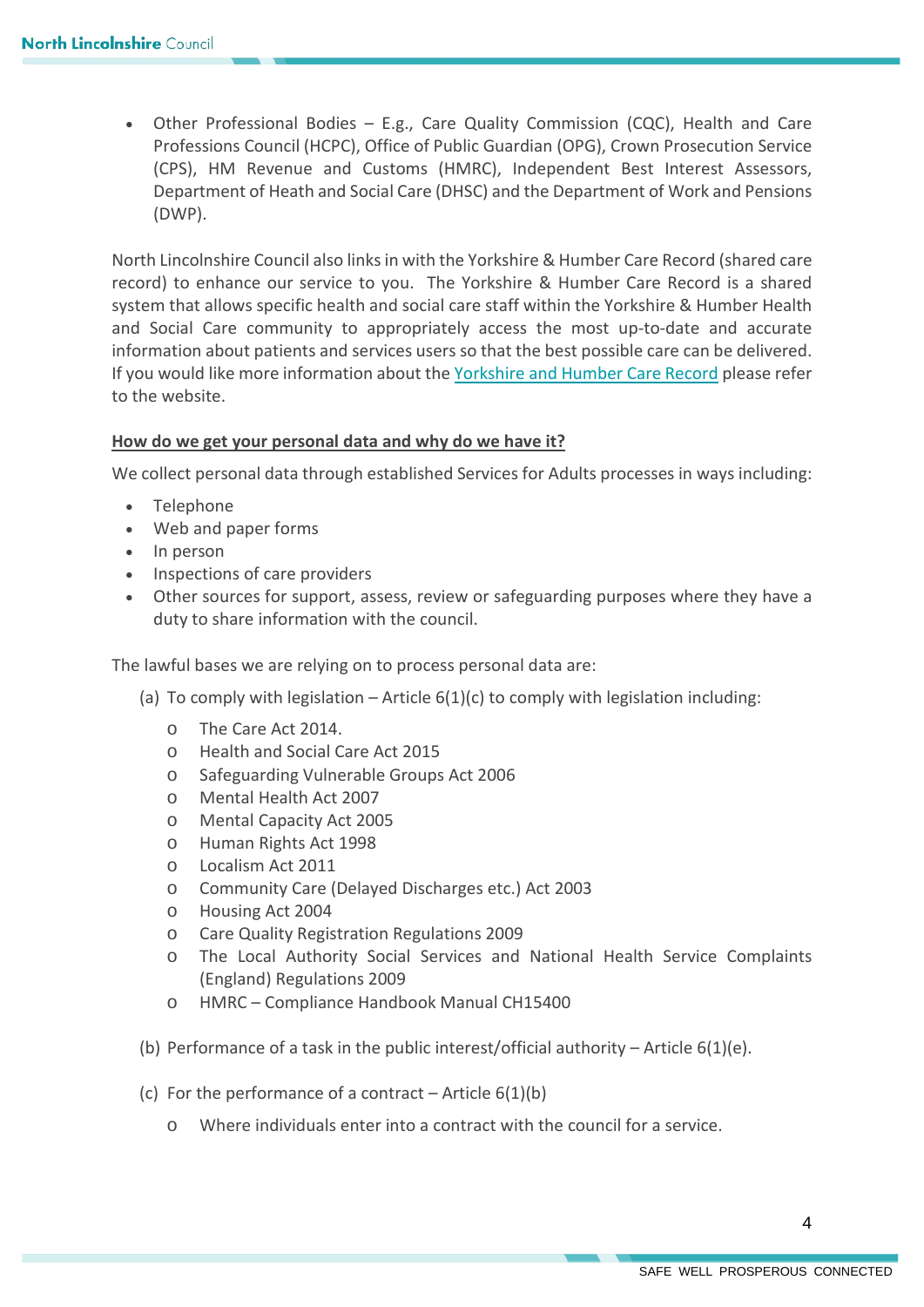The lawful bases we are relying on to process special category personal data are:

(a) The provision of health or social care or treatment – Article 9(2)(h) meeting a condition of Schedule 1, Part 1 of the Data Protection Act 2018 is also a requirement of this lawful basis and in this instance the following condition is met:

Condition 2 – Health or Social Care purposes.

- (b) Vital interests Article 9(2)(d)
- (c) Explicit Consent Article  $9(2)(a)$  where none of the other lawful bases apply and it would be appropriate to use personal data on the basis of consent.

Please note that we will not process your personal data for a purpose that is incompatible with the reason it was collected for unless this is allowed or required by legislation.

#### **Can I withdraw my consent?**

You have the right to withdraw consent for the use of any personal data held by Services for Adults where this has been collected on the basis of consent.

### **Use of the NHS Number and the National Data Opt Out Programme**

If you are receiving a service from the Services for Adults Team the NHS can share your NHS number with us. This is so the NHS and the council are using the same number to identity you whilst providing care, to allow the most up to date information to be shared between relevant health and social care professionals and to enable better coordinated and timely care. Please see NHS guidance for further information about the [NHS Number.](https://www.nhs.uk/using-the-nhs/about-the-nhs/what-is-an-nhs-number/)

Only relevant information will be shared, and access is restricted to essential employees who are subject to a duty of confidentiality.

You have the right to object to the use of your NHS Number for social care purposes. This will not prevent you from receiving care but will mean the benefits outlined above possibly not being met. If you wish to opt-out from the use of your NHS number for social care purposes please contact us so that can discuss this with you along with any other options.

The [National Data Opt Out](https://digital.nhs.uk/services/national-data-opt-out) is a system covering health and social care that allows individuals to make an informed choice about whether they want their personal information to be used just for their care or whether it can also be used for research and planning purposes. If you choose to opt out, you can still consent to your data being used for specific purposes.

#### **How do we store your information and for how long?**

Our employees have contractual obligations of confidentiality, enforceable through disciplinary procedures and receive appropriate training on confidentiality and other aspects of Information Governance.

We take organisational and technical measures to ensure the information we hold is secure – such as using secure locations, restricting access to authorised personnel, and protecting